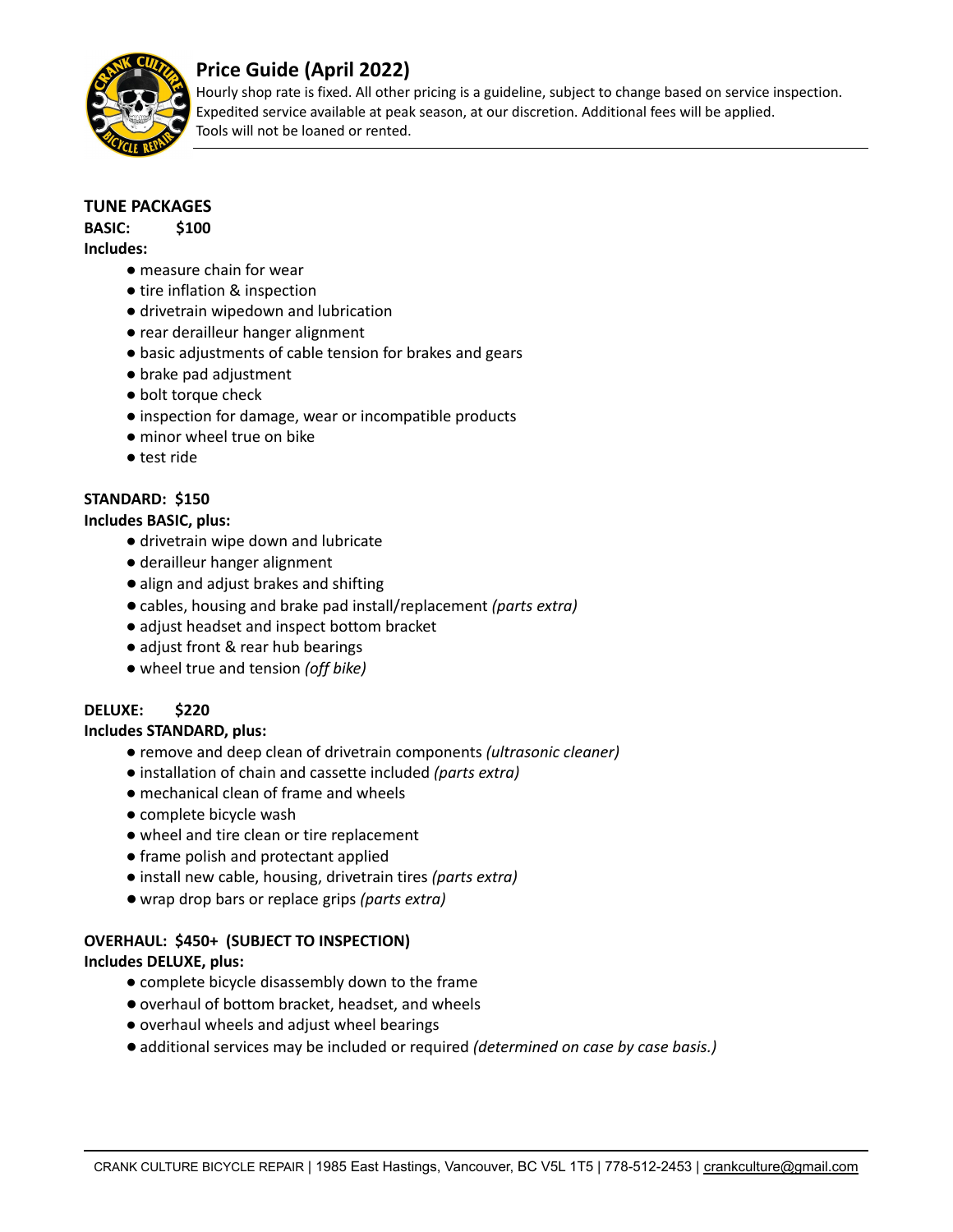

# **Price Guide (April 2022)**

Hourly shop rate is fixed. All other pricing is a guideline, subject to change based on service inspection. Expedited service available at peak season, at our discretion. Additional fees will be applied. Tools will not be loaned or rented.

#### **SHOP RATE: \$110 HOURLY RATE (\$20 MINIMUM)**

#### **Jobs performed at Shop Rate include:**

- removal of stripped, cross threaded or seized parts
- custom builds or strip and rebuild for frame painting *(discount will apply)*
- elaborate custom full wrap fender install for low clearance road bikes
- filthy bikes cleaned at hourly rate, including bikes with feces on them

| <b>ACCESSORIES</b>   | Prices start at<br>$$25+$<br>\$25<br>\$30                                                                    | fender install (custom install at shop rate)<br>rack install<br>handlebar wrap (parts extra)                                                                                                                                                                                                                                                                                                      |
|----------------------|--------------------------------------------------------------------------------------------------------------|---------------------------------------------------------------------------------------------------------------------------------------------------------------------------------------------------------------------------------------------------------------------------------------------------------------------------------------------------------------------------------------------------|
| <b>BRAKES/GEARS</b>  | \$20<br>\$20<br>\$20<br>\$20<br>\$20<br>\$45<br>\$70                                                         | brake adjust front/rear<br>brake cable replace & adjust<br>brake pad install & adjust front/rear<br>gear, shifter adjust front/rear<br>Di2 update, calibration or other set up<br>disc brake bleed front/rear (lever bleed/burp bleed)<br>disc brake bleed full (purge fluid, acetone, clean parts)                                                                                               |
| <b>DRIVETRAIN</b>    | \$20<br>\$35<br>\$30<br>\$50<br><b>Shop Rate+</b>                                                            | chain or cassette install<br>chain and cassette install<br>derailleur hanger alignment & derailleur adjustment<br>drivetrain clean (off bike)<br>internal gear hub service (parts/supplies extra)                                                                                                                                                                                                 |
| <b>FRAME/FORK</b>    | \$30<br>\$40<br><b>Shop Rate</b><br><b>Shop Rate</b><br>\$50<br>\$35<br><b>Shop Rate</b><br><b>Shop Rate</b> | bottom bracket install<br>bottom bracket replace<br>bottom bracket face and chase<br>disc tab facing on frame or fork<br>headset install/removal<br>rivnut install<br>steel fork alignment<br>steel frame alignment                                                                                                                                                                               |
| <b>WHEELS</b>        | \$45<br>\$65<br>\$15<br>\$20<br>\$30<br>\$40<br>\$100                                                        | hub - front hub overhaul (parts extra)<br>hub - rear hub overhaul (parts extra)<br>Slime <sup>™</sup> sealant application (sealant extra, \$2/oz) (removable core tubes only)<br>tire/tube install only, front/rear (extra charges apply to "Dutch" bikes & e-bikes)<br>wheel true front/rear (per wheel)<br>wheel true & spoke replace (parts extra)<br>wheel build & calculations (parts extra) |
| <b>MISCELLANEOUS</b> | $$50+$<br>\$65<br>\$150<br>\$80<br><b>Shop Rate</b>                                                          | bike detailing, varies from bike to bike<br>box bike for shipping (box must be provided by customer)<br>boxed bike assemble (new bike from box)<br>boxed bike re-assemble (from shipping)<br>ultra sonic parts cleaning                                                                                                                                                                           |